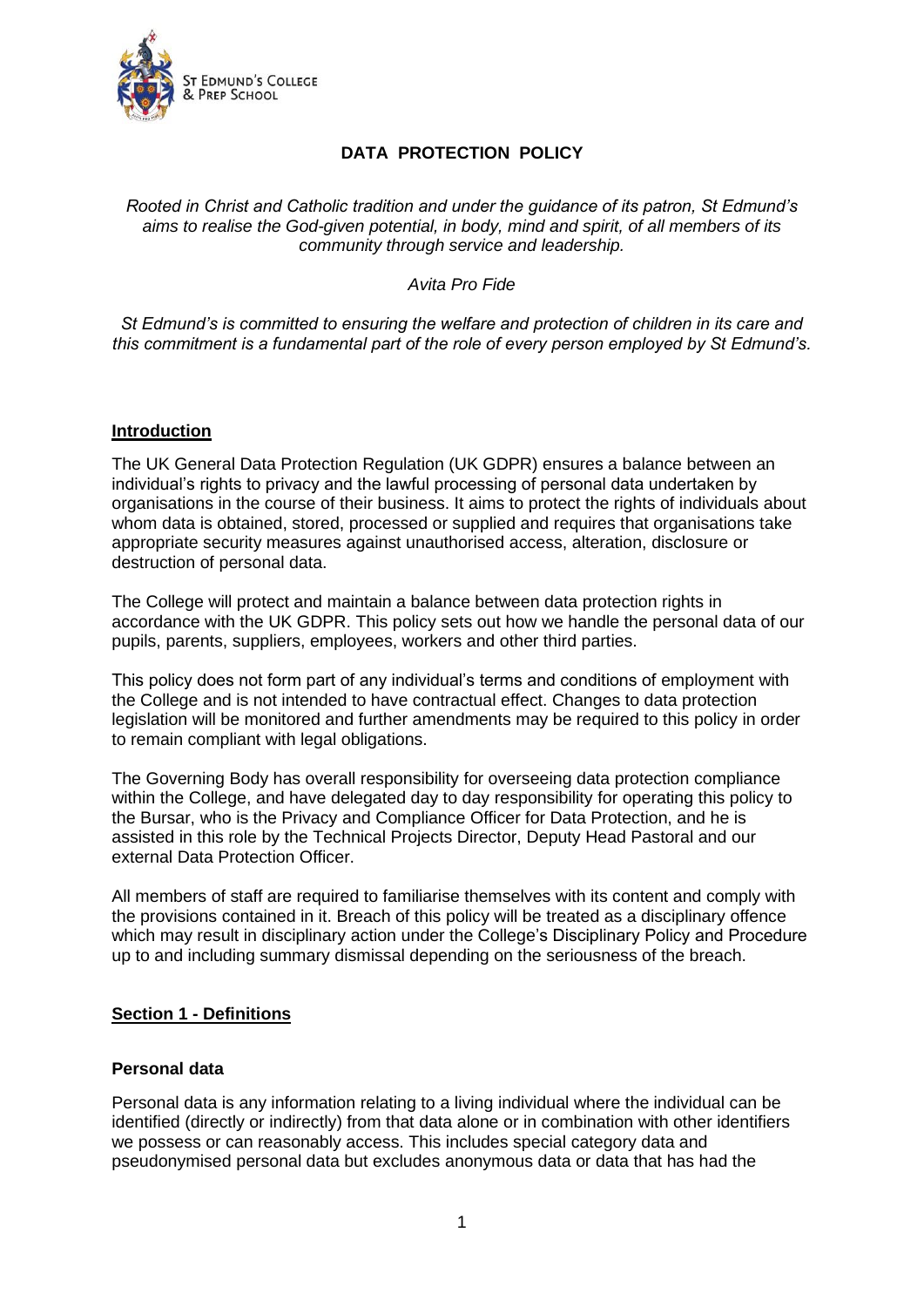

identity of an individual permanently removed. The College holds a range of personal data about students, parents, staff, Governors, donors and alumni.

Personal data can be factual (for examples a name, email address, location or date of birth) or an opinion about that person's actions or behaviour. It can also include photographs, CCTV footage (where an individual is identifiable) or email communications about an individual.

Personal data will be stored either electronically (including within databases such as iSAMS or in electronic records such as Microsoft documents) or as part of a structured manual filing system in such a way that it can be retrieved automatically by reference to the individual or criteria relating to that individual.

## **Special Category Data**

Previously termed "Sensitive Personal Data", Special Category Data is similar by definition and refers to data concerning an individual Data Subject's racial or ethnic origin, political or religious beliefs, trade union membership, physical and mental health, sexuality, biometric or genetic data and personal data relating to criminal offences and convictions. Extra protection is afforded to special category data and this information is kept secure and is accessed only on a 'need to know' basis. This type of data should generally not be shared outside of the College, unless we have specific permission to do so, or where it is necessary to protect someone's vital interests (e.g. in the case of providing appropriate/emergency medical care).

### **Data Subject**

An individual about whom such information is stored is known as the Data Subject. It includes but is not limited to students and employees.

### **Data Controller**

The organisation storing and controlling such information (i.e. the College) is referred to as the Data Controller.

### **Processing**

Processing data involves any activity that involves the use of personal data. This includes but is not limited to: obtaining, recording or holding data or carrying out any operation or set of operations on that data such as organisation, amending, retrieving using, disclosing, erasing or destroying it. Processing also includes transmitting or transferring personal data to third parties.

### **Data Protection Impact Assessment (DPIA)**

DPIAs are a tool used to identify risks in data processing activities with a view to reducing them. An example of when this would be carried out includes the purchase of a new database system which contains personal data of students or staff members.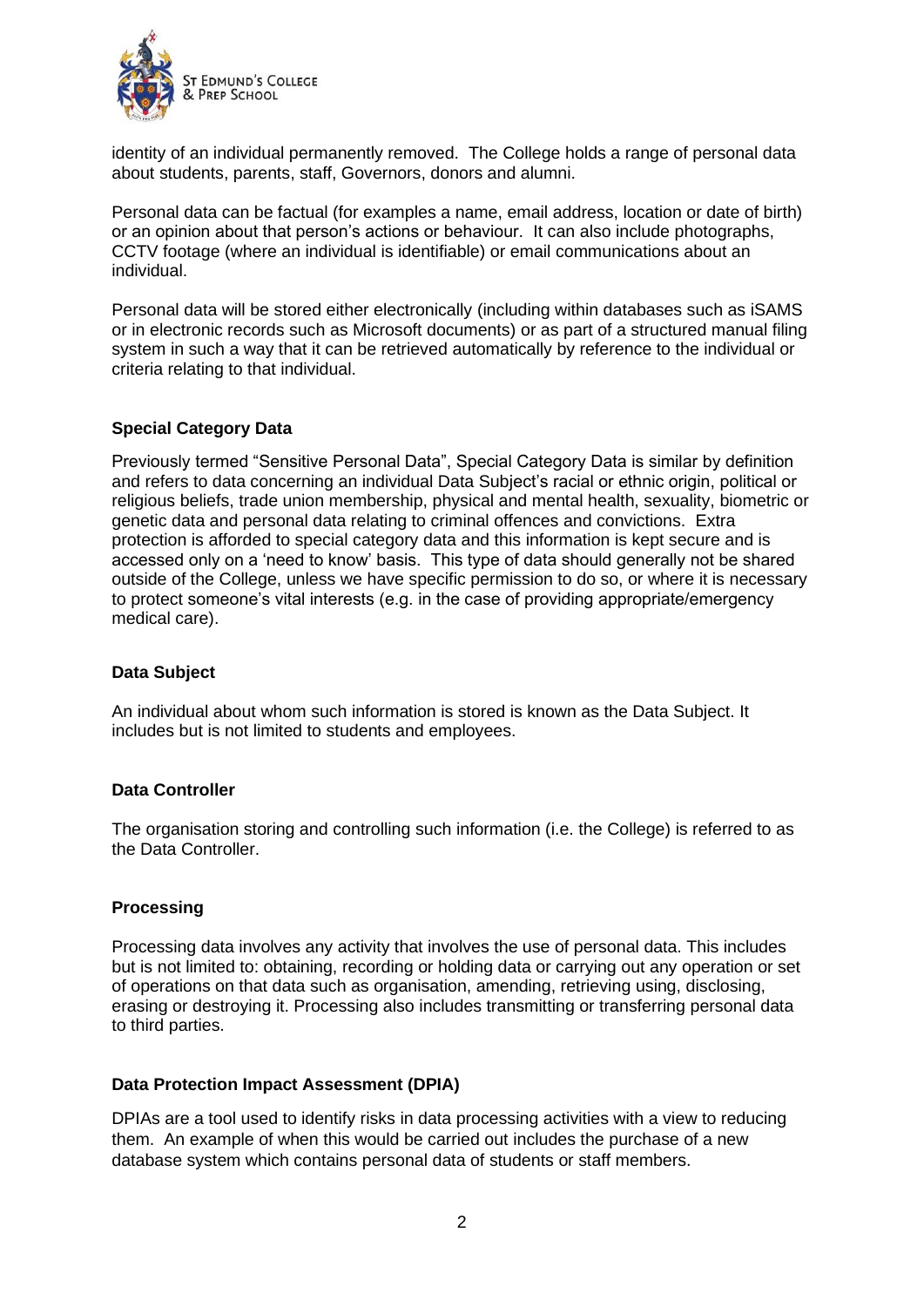

# **Criminal Records Information**

This refers to personal information relating to criminal convictions and offences, allegations, proceedings, and related security measures.

# **Section 2 – When Can the College Process Personal Data**

## **Data Protection Principles**

The College is responsible for and adheres to the principles relating to the processing of personal data as set out in the UK GDPR.

The principles the College must adhere to are set out below.

### **Principle 1: Personal data must be processed lawfully, fairly and in a transparent manner**

The College only collects, processes and shares personal data fairly and lawfully and for specified purposes. The College must have a specified purpose for processing personal data and special category of data as set out in the UK GDPR.

Before the processing starts for the first time we will review the purposes of the particular processing activity and select the most appropriate lawful basis for that processing. We will then regularly review those purposes whilst processing continues in order to satisfy ourselves that the processing is necessary for the purpose of the relevant lawful basis (i.e. that there is no other reasonable way to achieve that purpose).

### Personal Data

The College may only process a data subject's personal data if one of the following fair processing conditions are met:

- The data subject has given their consent;
- The processing is necessary for the performance of a contract with the data subject or for taking steps at their request to enter into a contract;
- To protect the data subject's vital interests;
- To meet our legal compliance obligations (other than a contractual obligation);
- To perform a task in the public interest or in order to carry out official functions as authorised by law;
- For the purposes of the College's legitimate interests where authorised in accordance with data protection legislation. This is provided that it would not prejudice the rights and freedoms or legitimate interests of the data subject.

### Special Category Data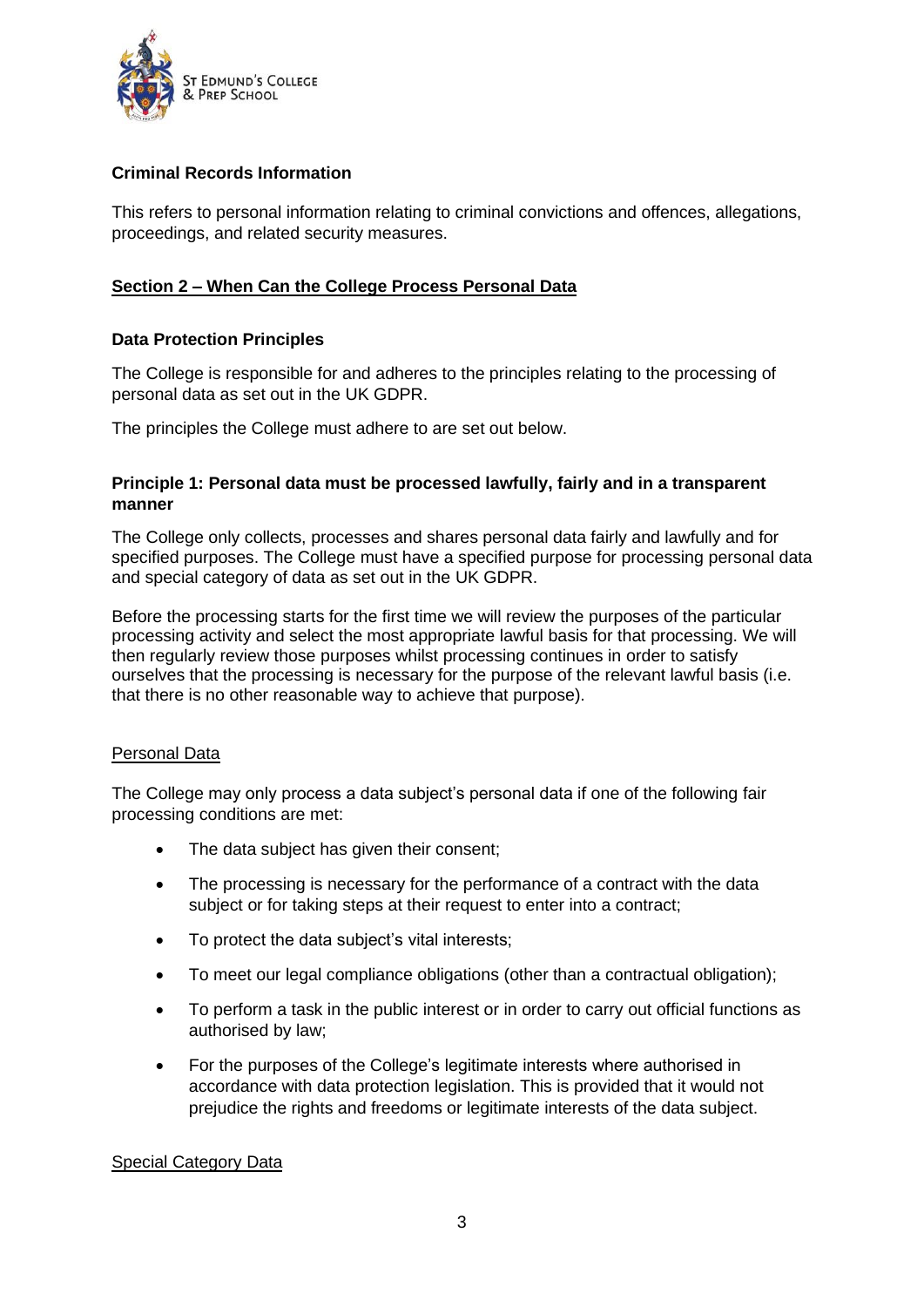

The College may only process special category data if they are entitled to process personal data (using one of the fair processing conditions above) AND one of the following conditions are met: -

- The data subject has given their explicit consent;
- The processing is necessary for the purposes of exercising or performing any right or obligation which is conferred or imposed on the College in the field of employment law, social security law or social protection law. This may include, but is not limited to, dealing with sickness absence, dealing with disability and making adjustments for the same, arranging private health care insurance and providing contractual sick pay;
- To protect the data subject's vital interests;
- To meet our legal compliance obligations (other than a contractual obligation);
- Where the data has been made public by the data subject;
- To perform a task in the substantial public interest or in order to carry out official functions as authorised by law;
- Where it is necessary for the purposes of preventive or occupational medicine, for the assessment of the working capacity of the employee, medical diagnosis, the provision of health or social care or treatment or the management of health or social care systems and services;
- Where it is necessary for reasons of public interest in the area of public health;
- The processing in necessary for archiving, statistical or research purposes.

The College identifies and documents the legal grounds being relied upon for each processing activity.

# **Consent**

Where the College relies on consent as a fair condition for processing (as set out above), it will adhere to the requirements set out in the UK GDPR.

Consent must be freely given, specific, informed and be an unambiguous indication of the data subject's wishes by which they signify agreement to the processing of personal data relating to them. Explicit consent requires a very clear and specific statement to be relied upon (i.e. more than just mere action is required).

A data subject will have consented to processing of their personal data if they indicate agreement clearly either by a statement or positive action to the processing. Consent requires affirmative action so silence, pre-ticked boxes or inactivity will not amount to valid consent.

Data subjects must be easily able to withdraw consent to processing at any time and withdrawal must be promptly honoured.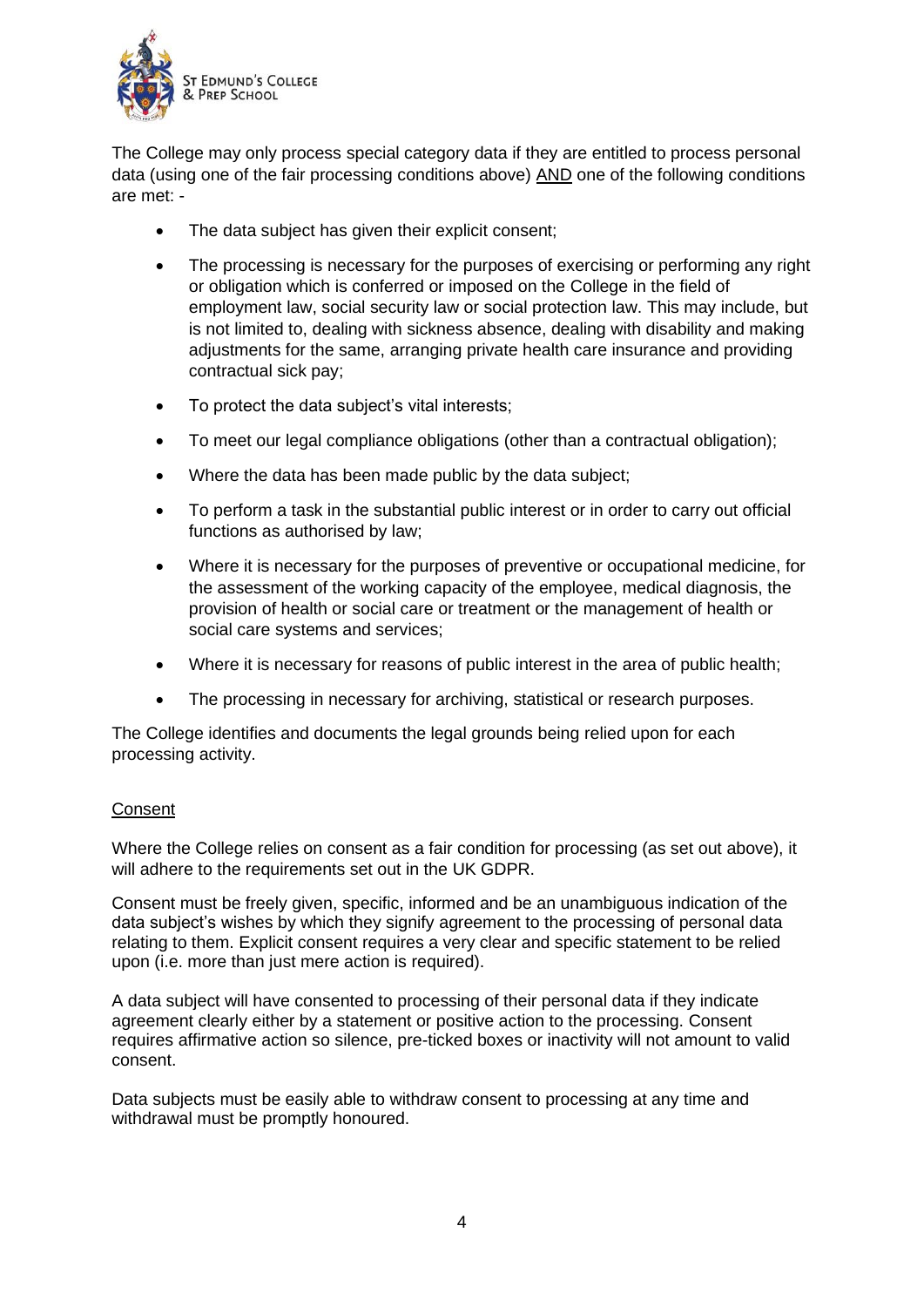

If explicit consent is required, the College will normally seek another legal basis to process that data. However if explicit consent is required the data subject will be provided with full information in order to provide explicit consent.

The College will keep records of consents obtained in order to demonstrate compliance with consent requirements under the UK GDPR.

### **Principle 2: Personal data must be collected only for specified, explicit and legitimate purposes**

Personal data will not be processed in any matter that is incompatible with the legitimate purposes.

The College will not use personal data for new, different or incompatible purposes from that disclosed when it was first obtained unless we have informed the data subject of the new purpose (and they have consented where necessary).

### **Principle 3: Personal data must be adequate, relevant and limited to what is necessary in relation to the purposes for which it is processed**

The College will only process personal data when our obligations and duties require us to. We will not collect excessive data and ensure any personal data collected is adequate and relevant for the intended purposes.

When personal data is no longer needed for specified purposes, the College shall delete or anonymise the data.

### **Principle 4: Personal data must be accurate and, where necessary, kept up to date**

The College will endeavour to correct or delete any inaccurate data being processed by checking the accuracy of the personal data at the point of collection and at regular intervals afterwards. We will take all reasonable steps to destroy or amend inaccurate or out of date personal data.

Data subjects also have an obligation to ensure that their data is accurate, complete, up to date and relevant. Data subjects have the right to request rectification to incomplete or inaccurate data held by the College.

#### **Principle 5: Personal data must not be kept in a form which permits identification of data subjects for longer than is necessary for the purposes for which the data is processed**

Legitimate purposes for which the data is being processed may include satisfying legal, accounting or reporting requirements. The College will ensure that they adhere to legal timeframes for retaining data.

We will take reasonable steps to destroy or erase from our systems all personal data that we no longer require. We will also ensure that data subjects are informed of the period for which data is stored and how that period is determined in our privacy notices.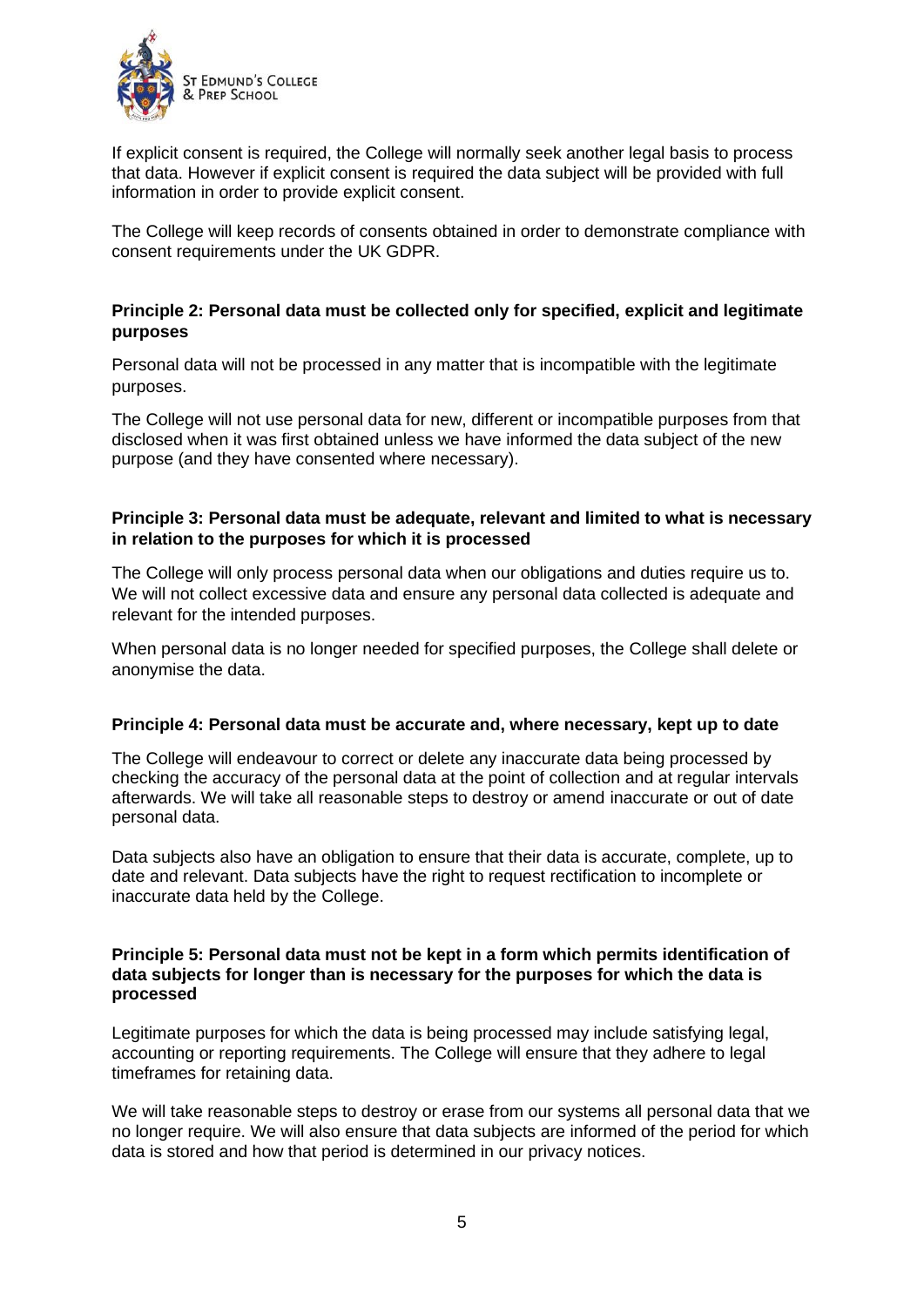

Please refer to the College's Retention Policy for further details about how the College retains and removes data.

# **Principle 6: Personal data must be processed in a manner that ensures its security using appropriate technical and organisational measures to protect against unauthorised or unlawful processing and against accidental loss, destruction or damage**

In order to assure the protection of all data being processed, the College will develop, implement and maintain reasonable safeguard and security measures. This includes using measures such as:

- Encryption;
- Pseudonymisation (this is where the College replaces information that directly or indirectly identifies an individual with one or more artificial identifiers or pseudonyms so that the person to whom the data relates cannot be identified without the use of additional information which is meant to be kept separately and secure);
- Ensuring authorised access (i.e. that only people who have a need to know the personal data are authorised to access it);
- Adhering to confidentiality principles;
- Ensuring personal data is accurate and suitable for the process for which it is processed.

The College follows procedures and employs technologies to ensure security and will regularly evaluate and test the effectiveness of those safeguards to ensure security in processing personal data.

The College will only transfer personal data to third party service providers who agree to comply with the required policies and procedures and agree to put adequate measures in place.

# **Sharing Personal Data**

The College will generally not share personal data with third parties unless certain safeguards and contractual arrangements have been put in place. These include if the third party:

- Has a need to know the information for the purposes of providing the contracted services;
- Sharing the personal data complies with the privacy notice that has been provided to the data subject and, if required, the data subject's consent has been obtained;
- The third party has agreed to comply with the required data security standards, policies and procedures and put adequate security measures in place;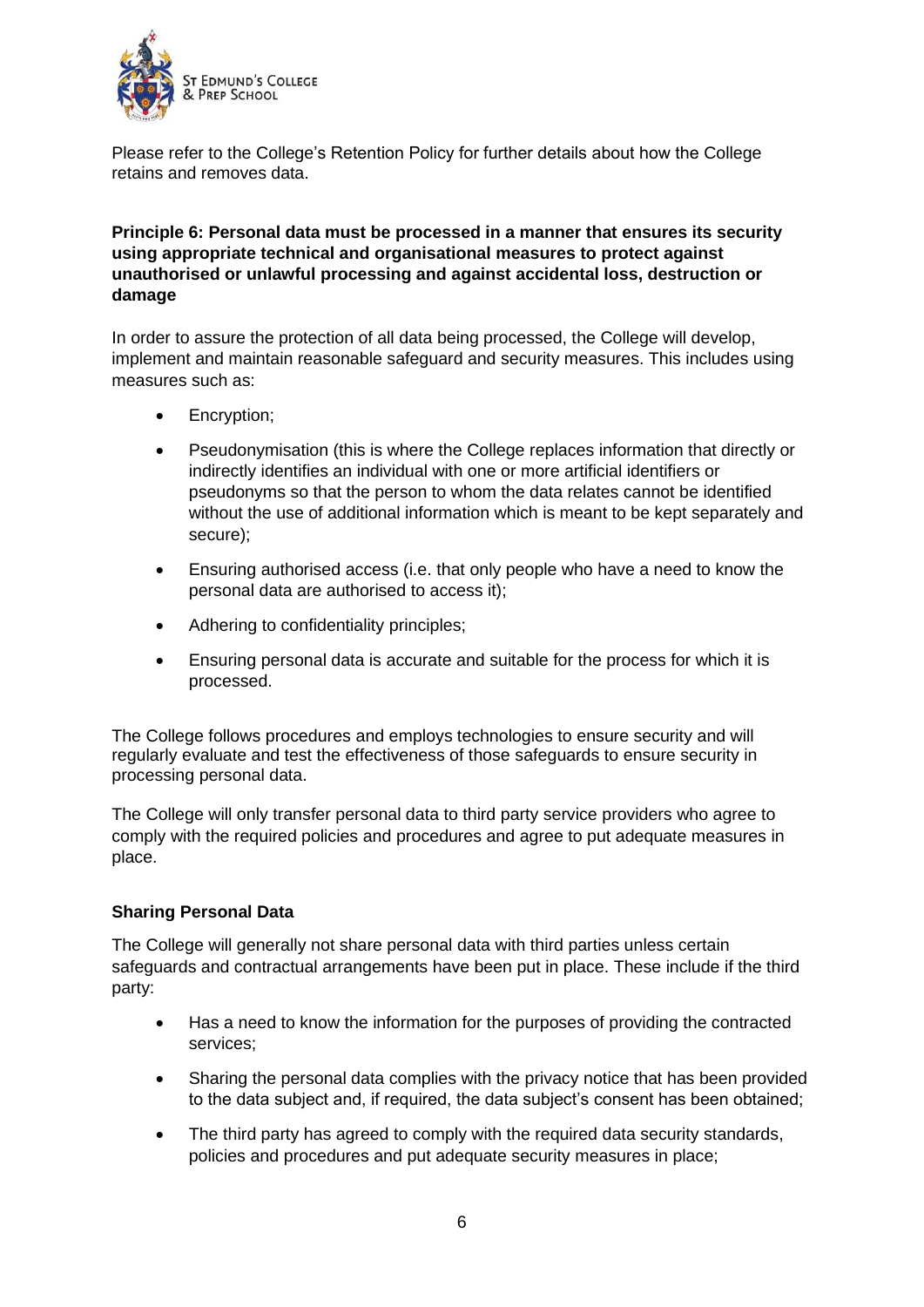

- The transfer complies with any applicable cross border transfer restrictions; and
- A fully executed written contract that contains UK GDPR approved third party clauses has been obtained.

There may be circumstances where the College is required either by law or in the best interests of our pupils, parents or staff to pass information onto external authorities, for example, the local authority, Ofsted or the department of health. These authorities are up to date with data protection law and have their own policies relating to the protection of any data that they receive or collect.

The intention to share data relating to individuals to an organisation outside of the College shall be clearly defined within written notifications and details and basis for sharing that data given.

# **Transfer of Data Outside the European Economic Area (EEA)**

The UK GDPR restricts data transfers to countries outside the EEA in order to ensure that the level of data protection afforded to individuals by the UK GDPR is not undermined.

The College will not transfer data to another country outside of the EEA without appropriate safeguards being in place and in compliance with the UK GDPR. All staff must comply with the College's guidelines on transferring data outside of the EEA. For the avoidance of doubt, a transfer of data to another country can occur when you transmit, send, view or access that data in that particular country. An example of this would be on a College trip to a country outside of Europe.

### **Transfer of Data Outside the UK**

The College may transfer personal information outside of the UK and/or to international organisations on the basis that the country, territory or organisation is designated as having an adequate level of protection or that the organisation receiving the information has provided adequate safeguards by way of binding corporate rules, standard data protection clauses or compliance with an approved code of conduct**.**

### **Section 3 - Data Subject's Rights and Requests**

Personal data must be made available to data subjects as set out within this policy and data subjects must be allowed to exercise certain rights in relation to their personal data.

The rights data subjects have in relation to how the College handle their personal data are set out below:

- (a) (Where consent is relied upon as a condition of processing) To withdraw consent to processing at any time;
- (b) Receive certain information about the College's processing activities;
- (c) Request access to their personal data that we hold (see "Subject Access Requests" at Appendix 1);
- (d) Prevent our use of their personal data for marketing purposes;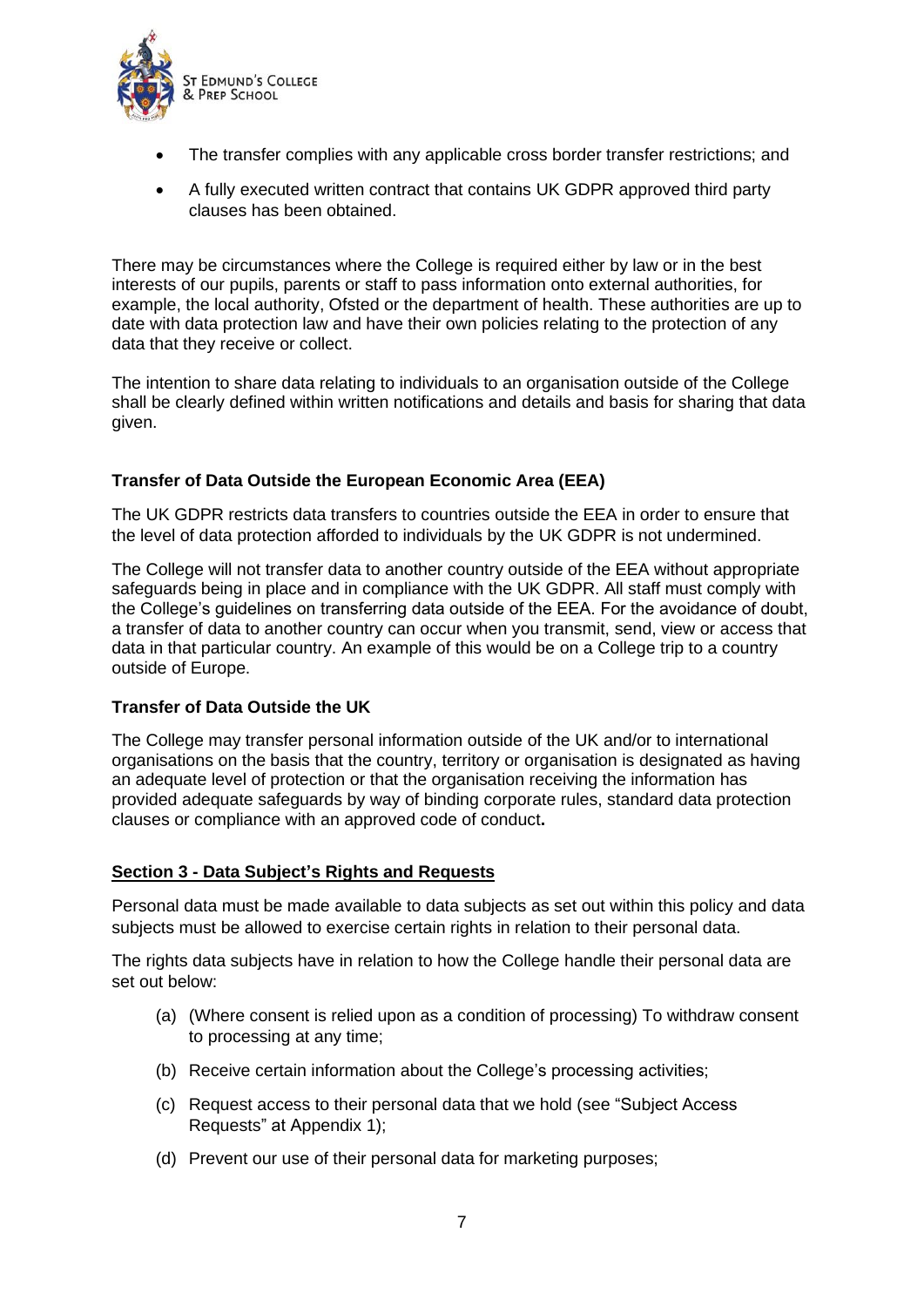

- (e) Ask us to erase personal data if it is no longer necessary in relation to the purposes for which it was collected or processed or to rectify inaccurate data or to complete incomplete data;
- (f) Restrict processing in specific circumstances;
- (g) Challenge processing which has been justified on the basis of our legitimate interests or in the public interest;
- (h) Request a copy of an agreement under which personal data is transferred outside of the EEA;
- (i) Object to decisions based solely on automated processing;
- (j) Prevent processing that is likely to cause damage or distress to the data subject or anyone else;
- (k) Be notified of a personal data breach which is likely to result in high risk to their rights and freedoms;
- (l) Make a complaint to the supervisory authority; and
- (m) In limited circumstances, receive or ask for their personal data to be transferred to a third party in a structured, commonly used and machine readable format.

If any request is made to exercise the rights above, it is a requirement for the relevant staff member within the College to verify the identity of the individual making the request.

### **Direct Marketing**

The College is subject to certain rules and privacy laws when marketing. For example a data subject's prior consent will be required for electronic direct marketing (for example, by email, text or automated calls).

The College will explicitly offer individuals the opportunity to object to direct marketing and will do so in an intelligible format which is clear for the individual to understand. The College will promptly respond to any individual objection to direct marketing.

#### **Employee Obligations**

Employees may have access to the personal data of other members of staff, suppliers, parents or pupils of the College in the course of their employment or engagement. If so, the College expects those employees to help meet the College's data protection obligations to those individuals. Specifically, you must:

- Only access the personal data that you have authority to access, and only for authorised purposes;
- Only allow others to access personal data if they have appropriate authorisation;
- Keep personal data secure (for example by complying with rules on access to school premises, computer access, password protection and secure file storage and destruction;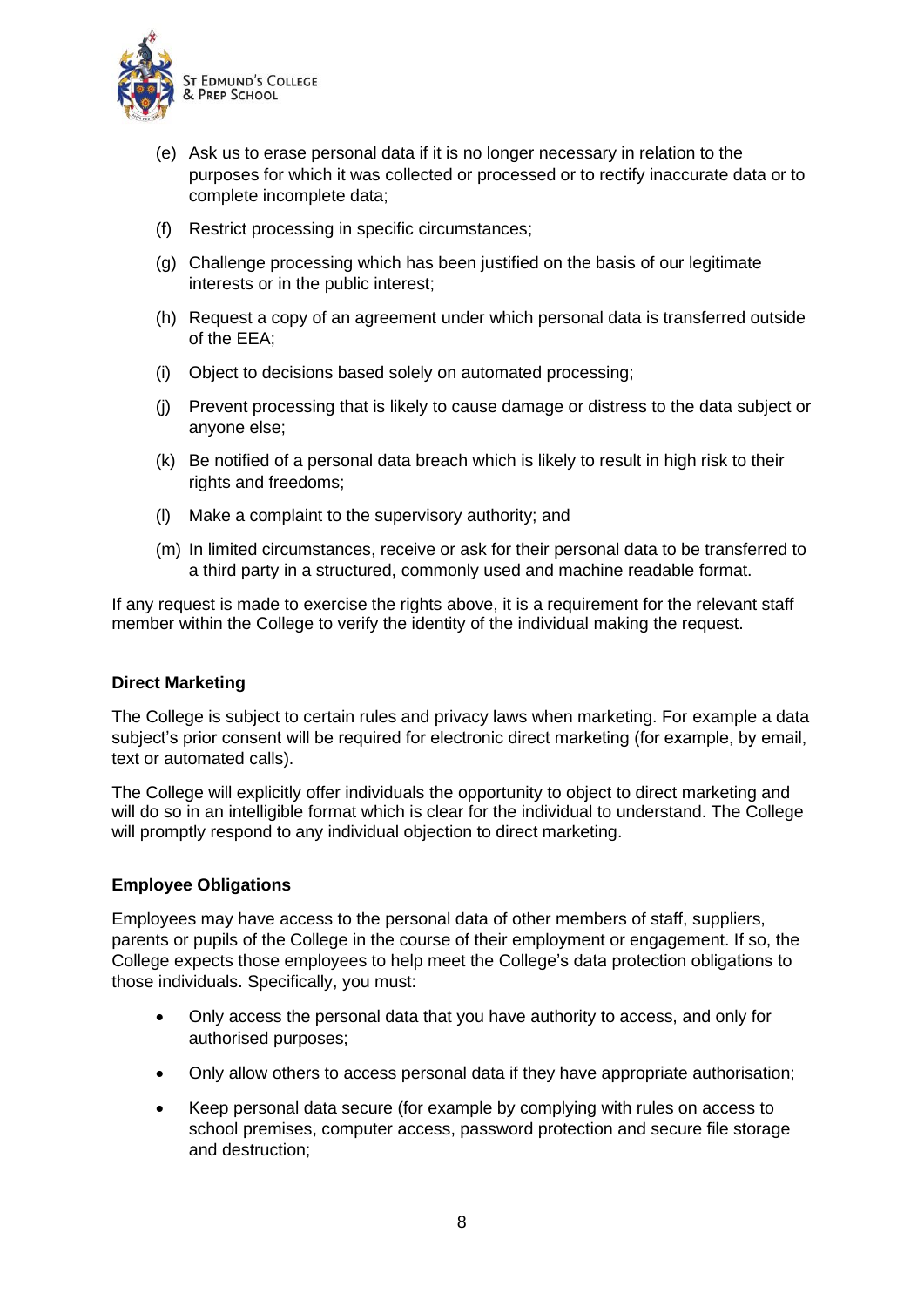

- Not to remove personal data or devices containing personal data from the College premises unless appropriate security measures are in place (such as pseudonymisation, encryption, password protection) to secure the information;
- Not to store personal information on local drives.

# **SECTION 4 - ACCOUNTABILITY**

The College will ensure compliance with data protection principles by implementing appropriate technical and organisational measures. We are responsible for and demonstrate accountability with the UK GDPR principles.

The College have taken the following steps to ensure and document UK GDPR compliance:

### **Data Protection Officer (DPO)**

Please find below details of the College's Data Protection Officer:

Data Protection Officer: Judicium Consulting Limited Address: 72 Cannon Street, London, EC4N 6AE Email: [dataservices@judicium.com](mailto:dataservices@judicium.com) Web: www.judiciumeducation.co.uk Telephone: 0203 326 9174

The DPO is responsible for overseeing this data protection policy and developing datarelated policies and guidelines.

Please contact the DPO with any questions about the operation of this Data Protection Policy or the UK GDPR or if you have any concerns that this policy is not being or has not been followed. In particular, you must always contact the DPO in the following circumstances: -

- (a) If you are unsure of the lawful basis being relied on by the College to process personal data;
- (b) If you need to rely on consent as a fair reason for processing (please see below the section on consent for further detail);
- (c) If you need to draft privacy notices or fair processing notices;
- (d) If you are unsure about the retention periods for the personal data being processed;
- (e) If you are unsure about what security measures need to be put in place to protect personal data;
- (f) If there has been a personal data breach;
- (g) If you are unsure on what basis to transfer personal data outside the EEA;
- (h) If you need any assistance dealing with any rights invoked by a data subject;
- (i) Whenever you are engaging in a significant new (or a change in) processing activity which is likely to require a data protection impact assessment or if you plan to use personal data for purposes other than what it was collected for;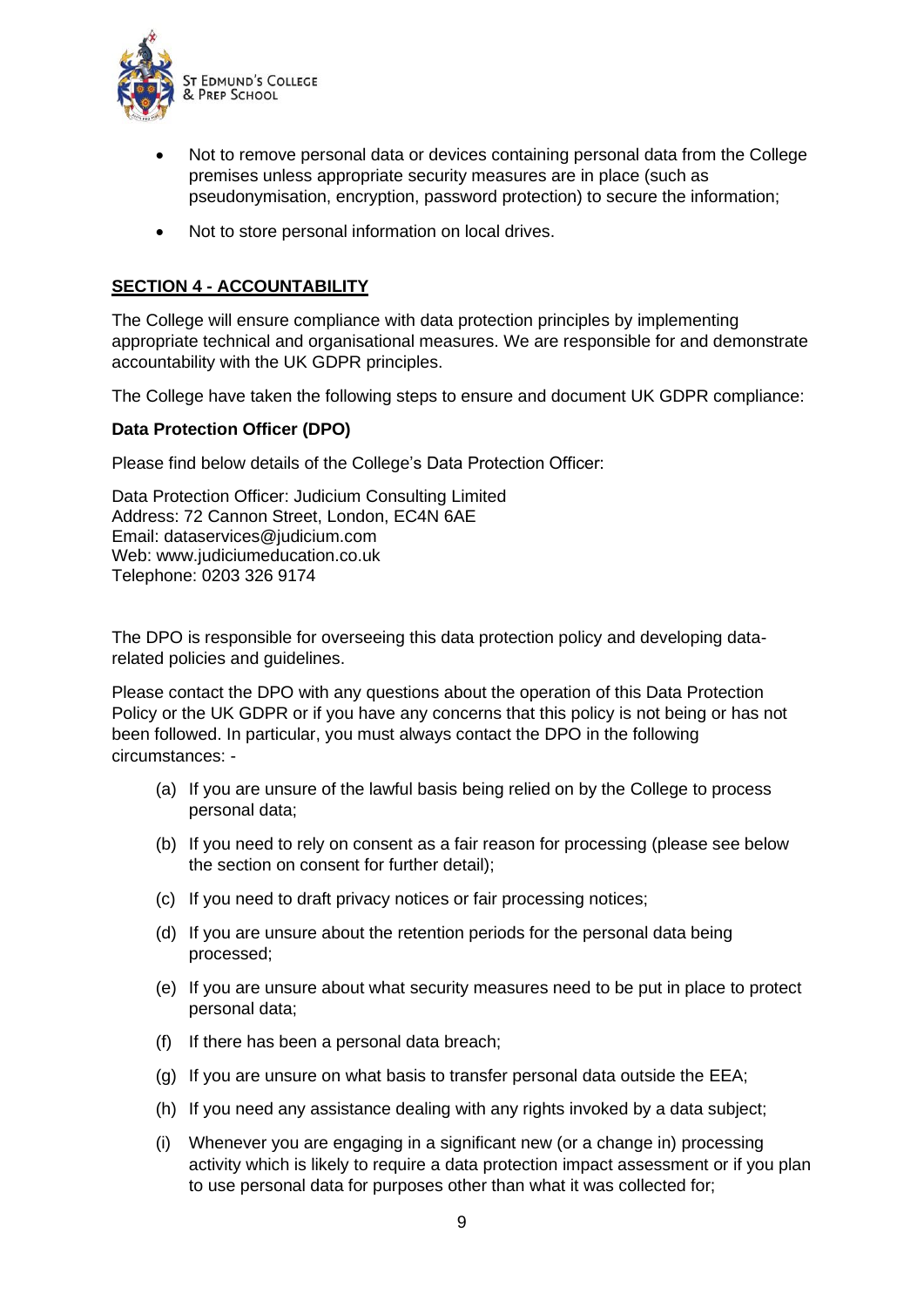

- (j) If you plan to undertake any activities involving automated processing or automated decision making;
- (k) If you need help complying with applicable law when carrying out direct marketing activities;
- (l) If you need help with any contracts or other areas in relation to sharing personal data with third parties.

## **Personal Data Breaches**

The UK GDPR requires the College to notify any applicable personal data breach to the Information Commissioner's Office (ICO).

We have put in place procedures to deal with any suspected personal data breach and will notify data subjects or any applicable regulator where we are legally required to do so.

If you know or suspect that a personal data breach has occurred, do not attempt to investigate the matter yourself. Immediately contact the person designated as the key point of contact for personal data breaches (who is the Bursar) or your DPO.

### **Transparency and Privacy Notices**

The College will provide detailed, specific information to data subjects. This information will be provided through the College's privacy notices which are concise, transparent, intelligible, easily accessible and in clear and plain language so that a data subject can easily understand them. Privacy notices sets out information for data subjects about how the College uses their data and the College's privacy notices are tailored to suit the data subject.

Whenever we collect personal data directly from data subjects, including for human resources or employment purposes, we will provide the data subject with all the information required by the UK GDPR including the identity of the data protection officer, the College's contact details, how and why we will use, process, disclose, protect and retain personal data. This will be provided in our privacy notice.

When personal data is collected indirectly (for example from a third party or publically available source), we will provide the data subject with the above information as soon as possible after receiving the data. The College will also confirm whether that third party has collected and processed data in accordance with the UK GDPR.

Notifications shall be in accordance with ICO guidance and, where relevant, be written in a form understandable by those defined as "children" under the UK GDPR

### **Privacy by Design**

The College adopts a privacy by design approach to data protection to ensure that we adhere to data compliance and to implement technical and organisational measures in an effective manner.

Privacy by design is an approach that promotes privacy and data protection compliance from the start. To help us achieve this, the College takes into account the nature and purposes of the processing, any cost of implementation and any risks to rights and freedoms of data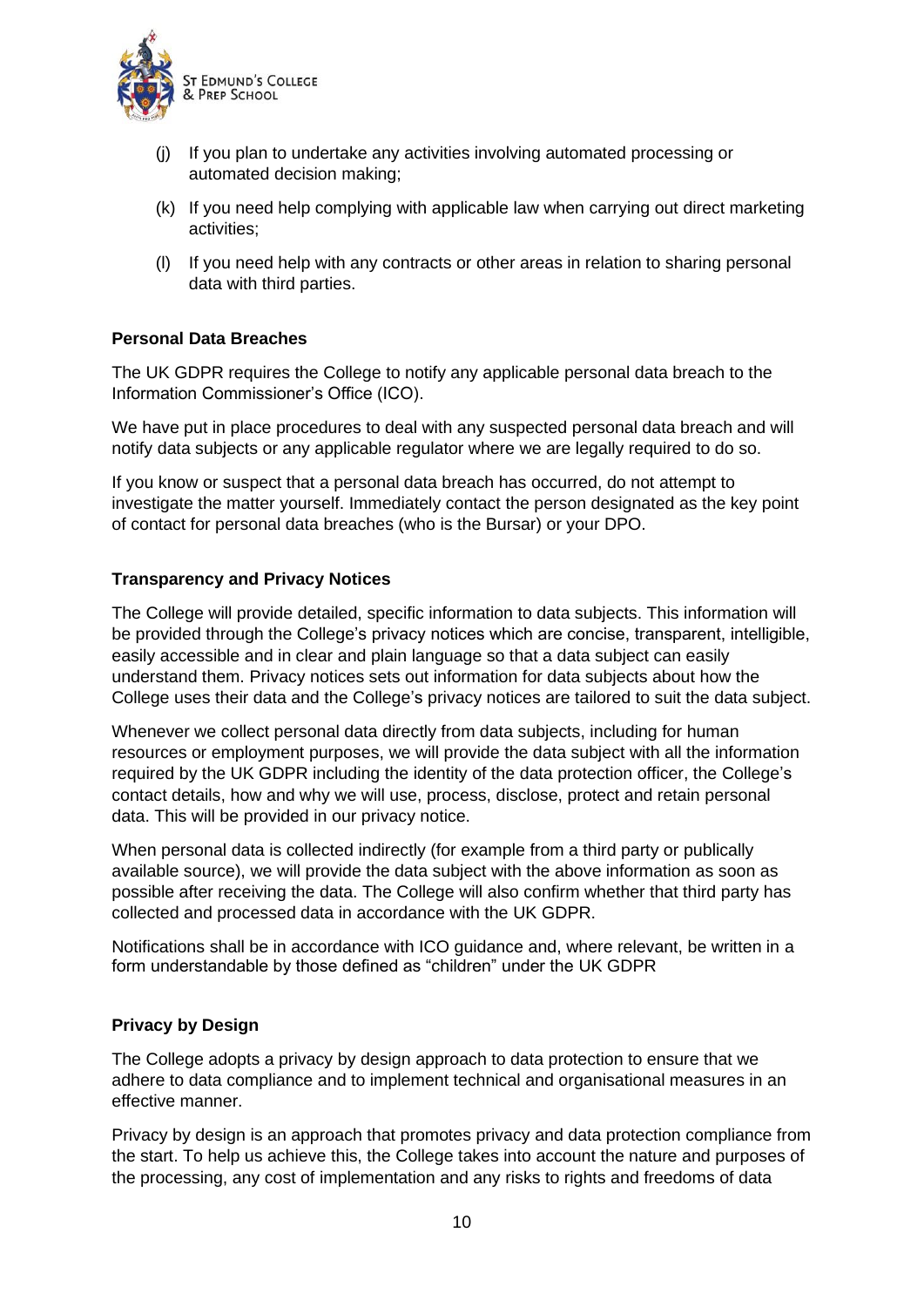

subjects when implementing data processes.

### **Data Protection Impact Assessments (DPIAs)**

In order to achieve a privacy by design approach, the College conducts DPIAs for any new technologies or programs being used by the College which could affect the processing of personal data. In any event the College carries out DPIAs when required by the UK GDPR in the following circumstances:

- For the use of new technologies (programs, systems or processes) or changing technologies;
- For the use of automated processing;
- For large scale processing of special category data;
- For large scale, systematic monitoring of a publicly accessible area (through the use of CCTV).

Our DPIAs contain:

- A description of the processing, its purposes and any legitimate interests used;
- An assessment of the necessity and proportionality of the processing in relation to its purpose;
- An assessment of the risk to individuals; and
- The risk mitigation measures in place and demonstration of compliance.

### **Record Keeping**

The College is required to keep full and accurate records of our data processing activities. These records include:

- The name and contact details of the College;
- The name and contact details of the Data Protection Officer;
- Descriptions of the types of personal data used;
- Description of the data subjects;
- Details of the College's processing activities and purposes;
- Details of any third party recipients of the personal data;
- Where personal data is stored;
- Retention periods; and
- Security measures in place.

### **Training**

The School will ensure all relevant personnel have undergone adequate training to enable them to comply with data privacy laws.

### **Audit**

The College, through its Data Protection Office, regularly tests our data systems and processes in order to assess compliance. These are done through data audits which take place annually in order to review the use of personal data.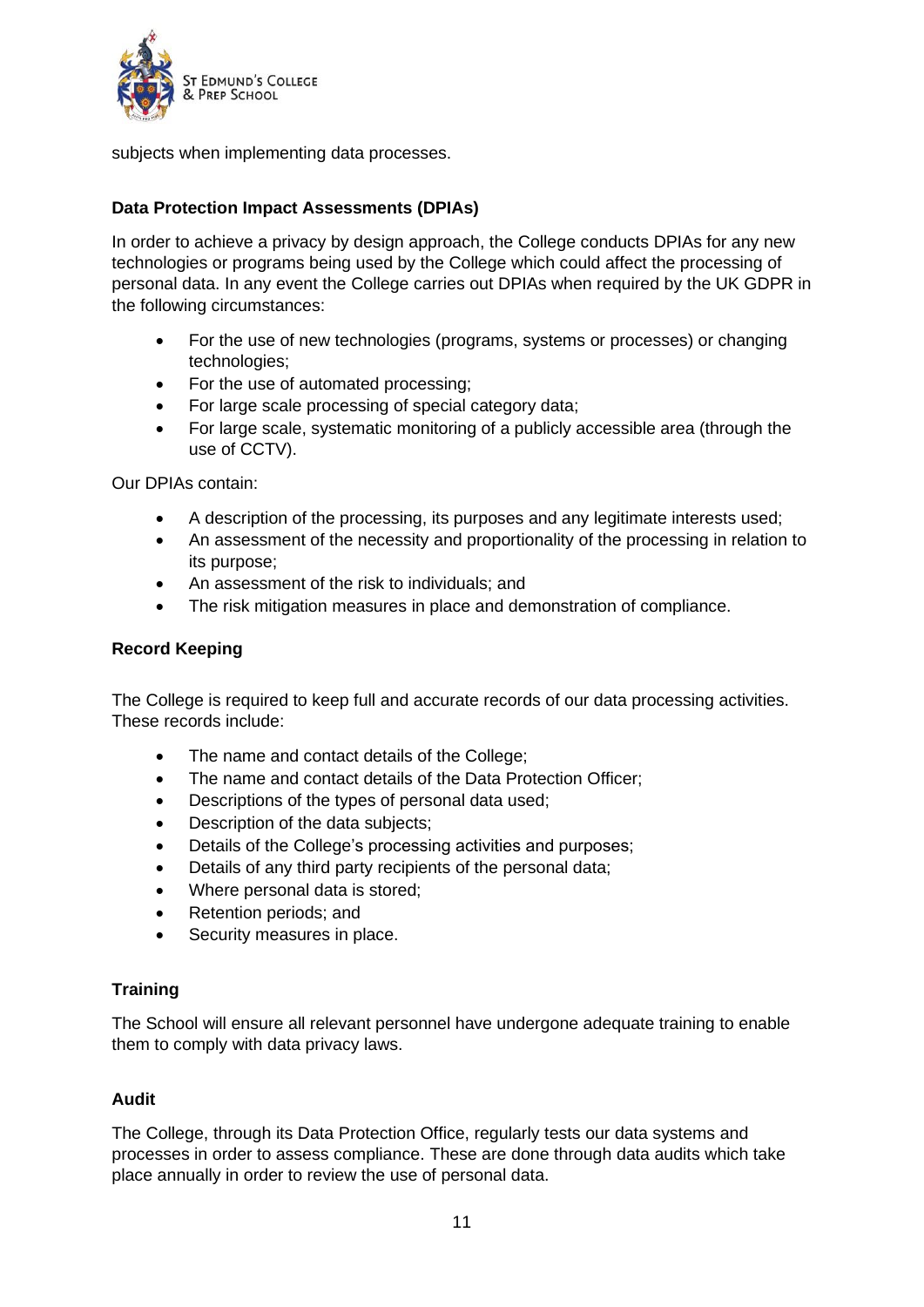

# **Related Policies**

Staff should refer to the following policies that are related to this data protection policy:

- Staff IT Acceptable Usage Police
- Data Retention Policy
- Data Breach Policy
- Information Security Policy
- College Privacy Notice

These policies are also designed to protect personal data and can be found in the staff handbook.

### **Monitoring**

We will monitor the effectiveness of this and all of our policies and procedures and conduct a full review and update as appropriate.

Our monitoring and review will include looking at how our policies and procedures are working in practice to reduce the risks posed to the College.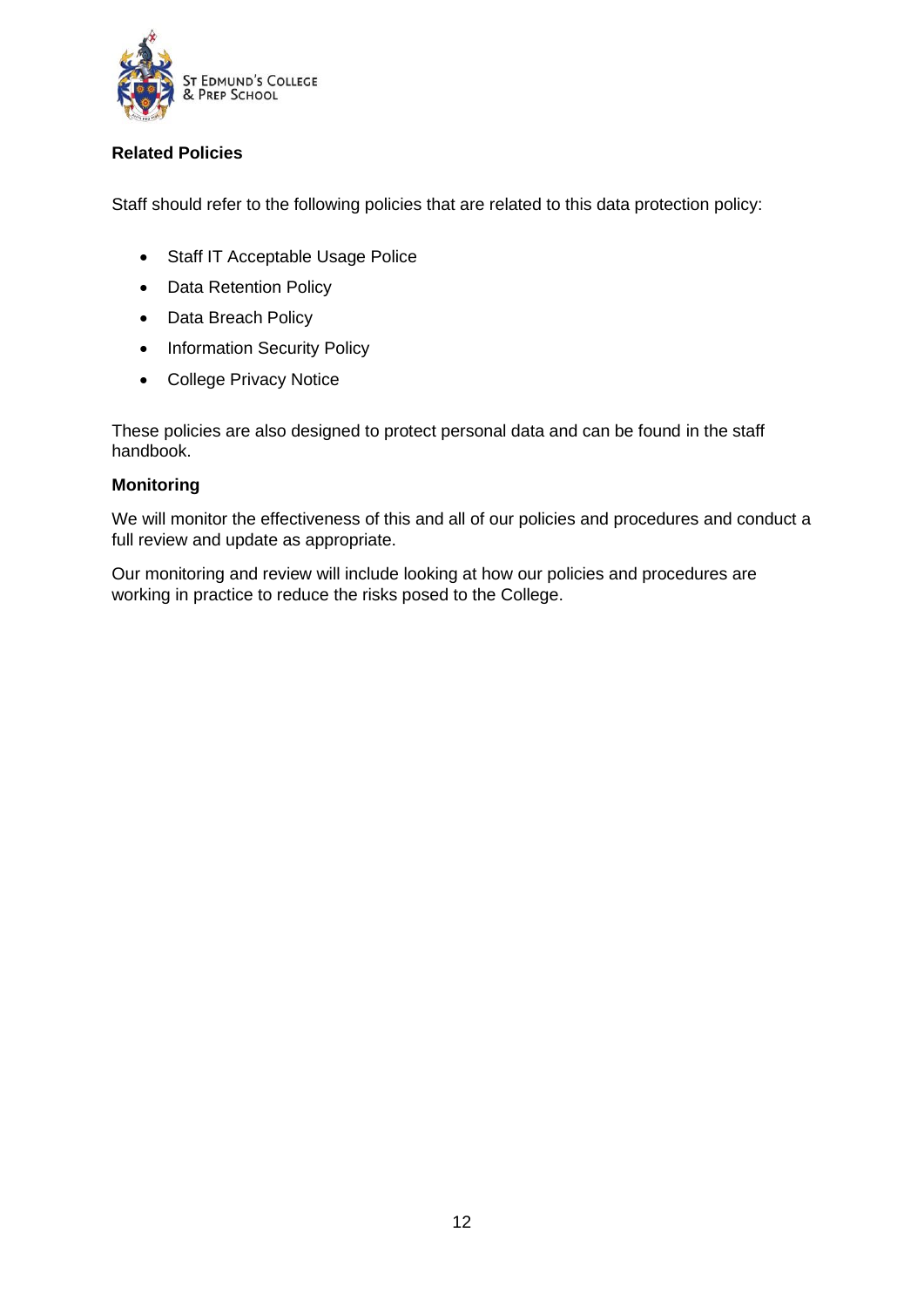

# **Appendix 1 – Subject Access Requests**

Under Data Protection Law, Data Subjects have a general right to find out whether the College holds or processes personal data about them, to access that data, and to be given supplementary information. This is known as the right of access, or the right to make a data subject access request (SAR). The purpose of the right is to enable the individual to be aware of, and verify, the lawfulness of the processing of personal data that the College are undertaking.

A Data Subject has the right to be informed by the College of the following:

(a) Confirmation that their data is being processed;

- (b) Access to their personal data;
- (c) A description of the information that is being processed;
- (d) The purpose for which the information is being processed;
- (e) The recipients/class of recipients to whom that information is or may be disclosed;
- (f) Details of the College's sources of information obtained;
- (g) In relation to any Personal Data processed for the purposes of evaluating matters in relation to the Data Subject that has constituted or is likely to constitute the sole basis for any decision significantly affecting him or her, to be informed of the logic of the Data Controller's decision making. Such data may include, but is not limited to, performance at work, creditworthiness, reliability and conduct; and
- (h) Other supplementary information.

### **How to recognise a subject access request**

A data subject access request is a request from an individual (or from someone acting with the authority of an individual, e.g. a solicitor or a parent making a request in relation to information relating to their child):

- for confirmation as to whether the College process personal data about him or her and, if so
- for access to that personal data
- and/or certain other supplementary information

A valid SAR can be both in writing (by letter or email) or verbally (e.g. during a telephone conversation). The request may refer to the UK GDPR and/or to 'data protection' and/or to 'personal data' but does not need to do so in order to be a valid request. For example, a letter which states 'please provide me with a copy of information that the College holds about me' will be a data subject access request and should be treated as such.

A data subject is generally only entitled to access their own personal data, and not information relating to other people.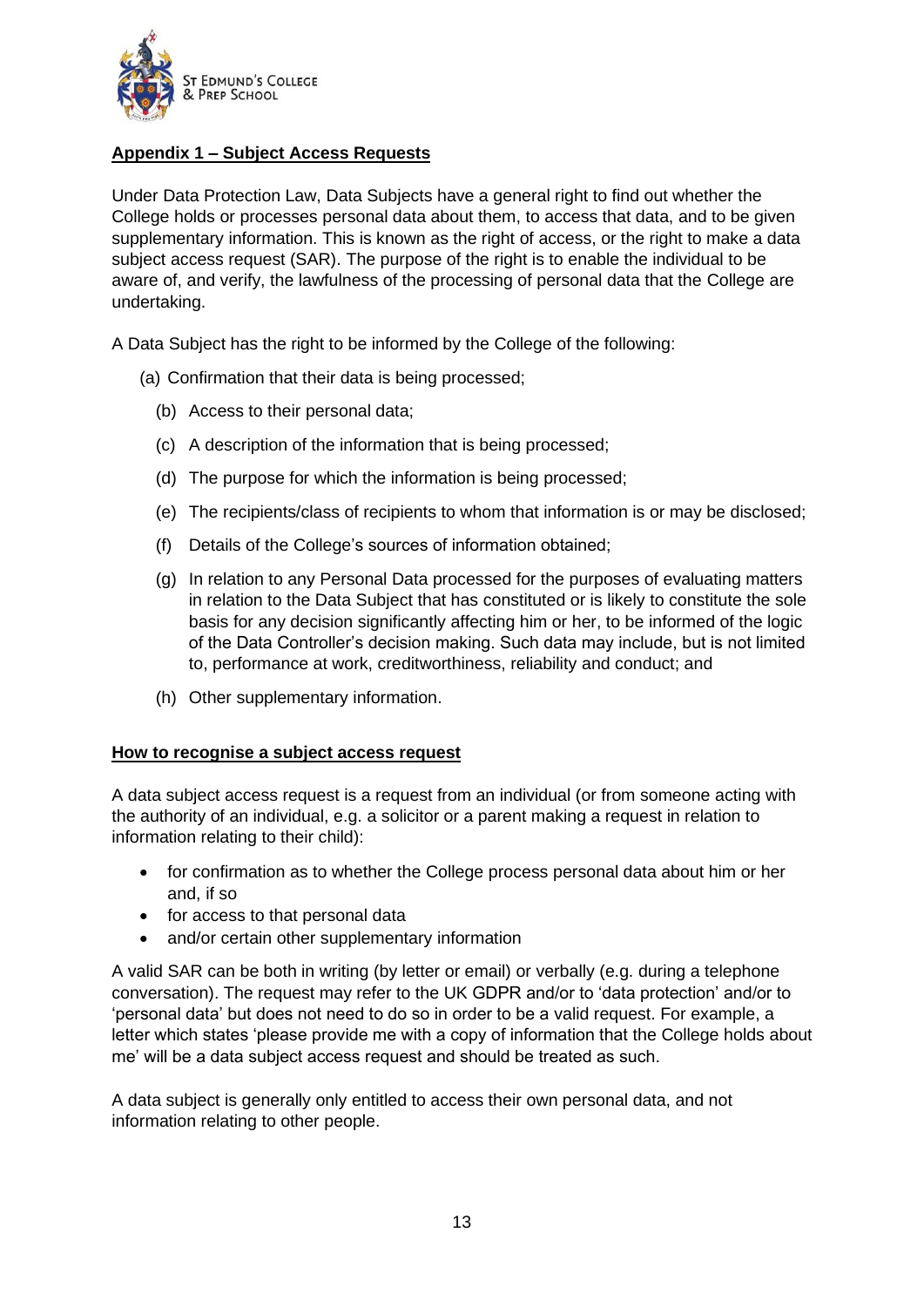

### **How to make a data subject access request**

Whilst there is no requirement to do so, we encourage any individuals who wish to make such a request to make the request in writing, detailing exactly the personal data being requested. This allows the College to easily recognise that you wish to make a data subject access request and the nature of your request. If the request is unclear/ vague we may be required to clarify the scope of the request which may in turn delay the start of the time period for dealing with the request.

### **What to do when you receive a data subject access request**

All data subject access requests should be immediately directed to the Bursar who should contact Judicium as DPO in order to assist with fulfilling the request.

# **Acknowledging the request**

When receiving a SAR the College shall acknowledge the request as soon as possible and inform the requester about the statutory deadline (of one calendar month) to respond to the request.

In addition to acknowledging the request, the College may ask for:

- proof of ID (if needed);
- further clarification about the requested information;
- if it is not clear where the information shall be sent, the College must clarify what address/email address to use when sending the requested information; and/or
- consent (if requesting third party data).

The College should work with their DPO in order to create the acknowledgment.

# **Verifying the identity of a requester or requesting clarification of the request**

Before responding to a SAR, the College will take reasonable steps to verify the identity of the person making the request. In the case of current employees, this will usually be straightforward. The College is entitled to request additional information from a requester in order to verify whether the requester is in fact who they say they are. Where the College has reasonable doubts as to the identity of the individual making the request, evidence of identity may be established by production of a passport, driving license, a recent utility bill with current address, birth/marriage certificate, credit card or a mortgage statement.

If an individual is requesting a large amount of data the College may ask the requester for more information for the purpose of clarifying the request, but the requester shall never be asked why the request has been made. The College shall let the requestor know as soon as possible where more information is needed before responding to the request.

In both cases, the period of responding begins when the additional information has been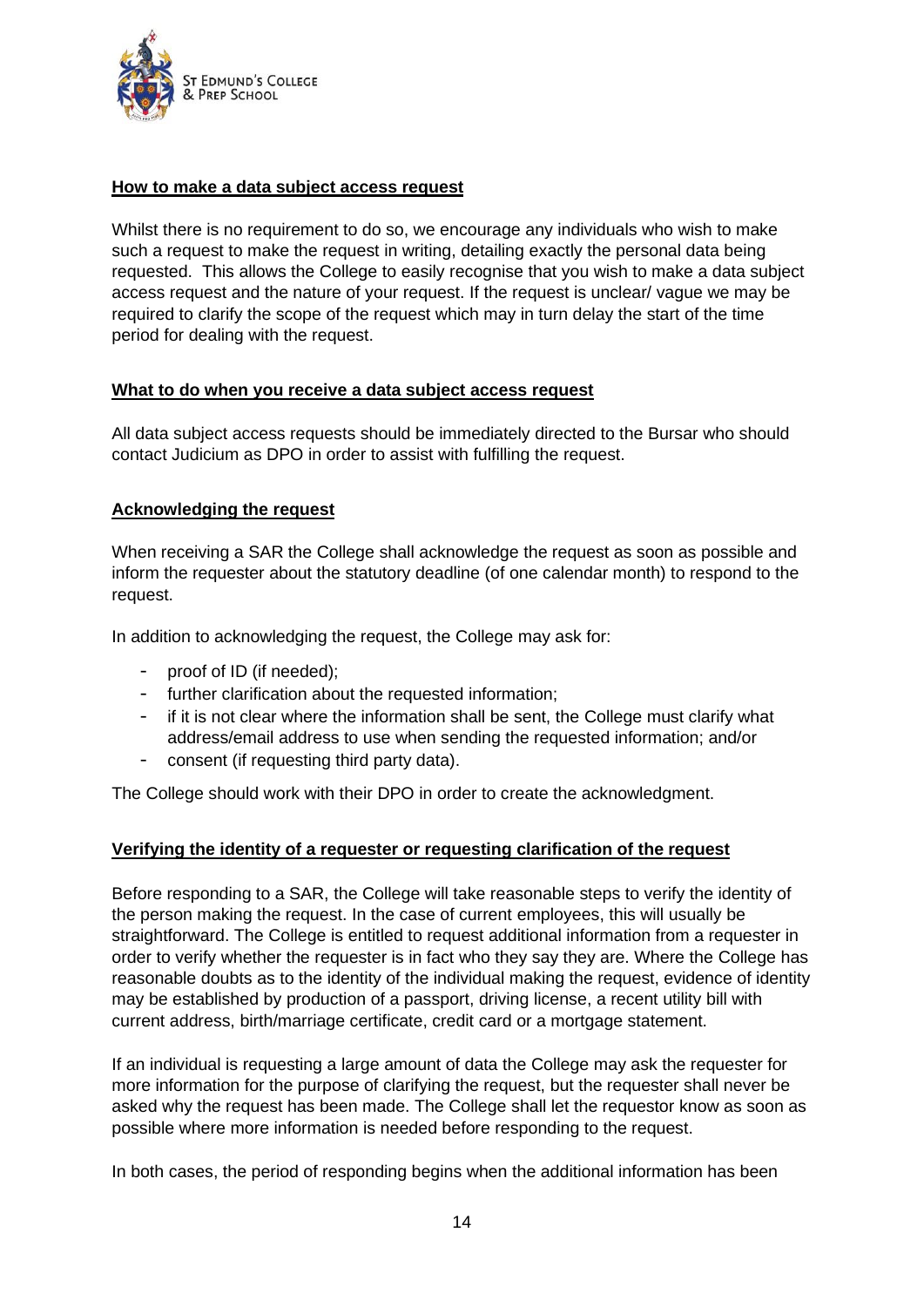

received. If the College does not receive this information, they will be unable to comply with the request.

# **Requests made by third parties or on behalf of children**

The College needs to be satisfied that the third party making the request is entitled to act on behalf of the individual, but it is the third party's responsibility to provide evidence of this entitlement. This might be a written authority to make the request or it might be a more general power of attorney. The College may also require proof of identity in certain circumstances.

When requests are made on behalf of children, it is important to note that even if a child is too young to understand the implications of subject access rights, it is still the right of the child, rather than of anyone else such as a parent or guardian, to have access to their personal data. Before responding to a SAR for information held about a child, the College should consider whether the child is mature enough to understand their rights. If the College is confident that the child can understand their rights, then the College should usually respond directly to the child or seek their consent before releasing their information.

It shall be assessed if the child is able to understand (in broad terms) what it means to make a subject access request and how to interpret the information they receive as a result of doing so. When considering borderline cases, it should be taken into account, among other things:

- the child's level of maturity and their ability to make decisions like this;
- the nature of the personal data;
- any court orders relating to parental access or responsibility that may apply;
- any duty of confidence owed to the child or young person:
- any consequences of allowing those with parental responsibility access to the child's or young person's information. This is particularly important if there have been allegations of abuse or ill treatment;
- any detriment to the child or young person if individuals with parental responsibility cannot access this information; and
- any views the child or young person has on whether their parents should have access to information about them.

Generally, a person aged 12 years or over is presumed to be of sufficient age and maturity to be able to exercise their right of access, unless the contrary is shown. In relation to a child 12 years of age or older, then provided that the College is confident that they understand their rights, and there is no reason to believe that the child does not have the capacity to make a request on their own behalf, the College will require the written authorisation of the child before responding to the requester, or provide the personal data directly to the child.

The College may also refuse to provide information to parents if there are consequences of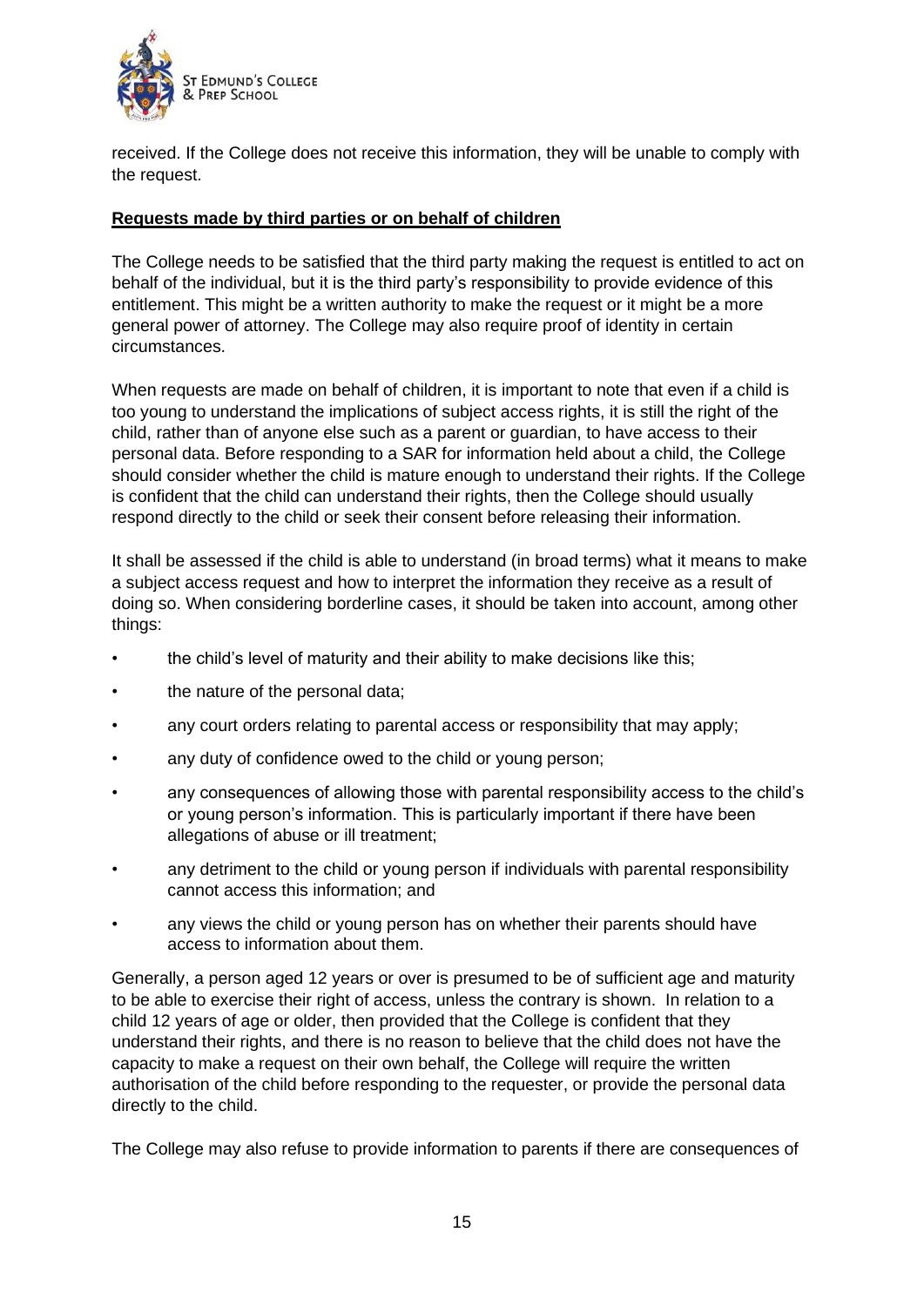

allowing access to the child's information – for example if it is likely to cause detriment to the child.

### **Fee for responding to a SAR**

The College will usually deal with a SAR free of charge. Where a request is considered to be manifestly unfounded or excessive a fee to cover administrative costs may be requested.

### **Time Period for Responding to a SAR**

The College has one calendar month to respond to a SAR. This will run from the day that the request was received or from the day when any additional identification or other information requested is received, or payment of any required fee has been received.

The period for response may be extended by a further two calendar months in relation to complex requests. What constitutes a complex request will depend on the particular nature of the request. The DPO must always be consulted in determining whether a request is sufficiently complex as to extend the response period.

Where a request is considered to be sufficiently complex as to require an extension of the period for response, the College will need to notify the requester within one calendar month of receiving the request, together with reasons as to why this extension is considered necessary.

### **College closure periods**

Requests received during or just before College closure periods may not be able to be responded to within the one calendar month response period. This is because the College will be closed / no one will be on site to comply with the request / we do not review emails during this period. As a result, it is unlikely that such a request will be able to be dealt with during this time. We may not be able to acknowledge the request during this time (i.e. until a time when we receive the request), however, if we can acknowledge the request we may still not be able to deal with it until the College re-opens. The College will endeavour to comply with requests as soon as possible and will keep in communication with the requester as far as possible. Urgent requests should be made during term times and not during/close to closure periods.

### **Information to be provided in response to a request**

The individual is entitled to receive access to the personal data we process about him or her.

The information should be provided in a way that is concise, transparent, easy to understand and easy to access using clear and plain language, with any technical terms, abbreviations or codes explained. The response shall be given in writing if the SAR was made in writing in a commonly-used electronic format.

The information that the College is required to supply in response to a SAR must be supplied by reference to the data in question at the time the request was received. However, as the College has one month in which to respond the College is allowed to take into account any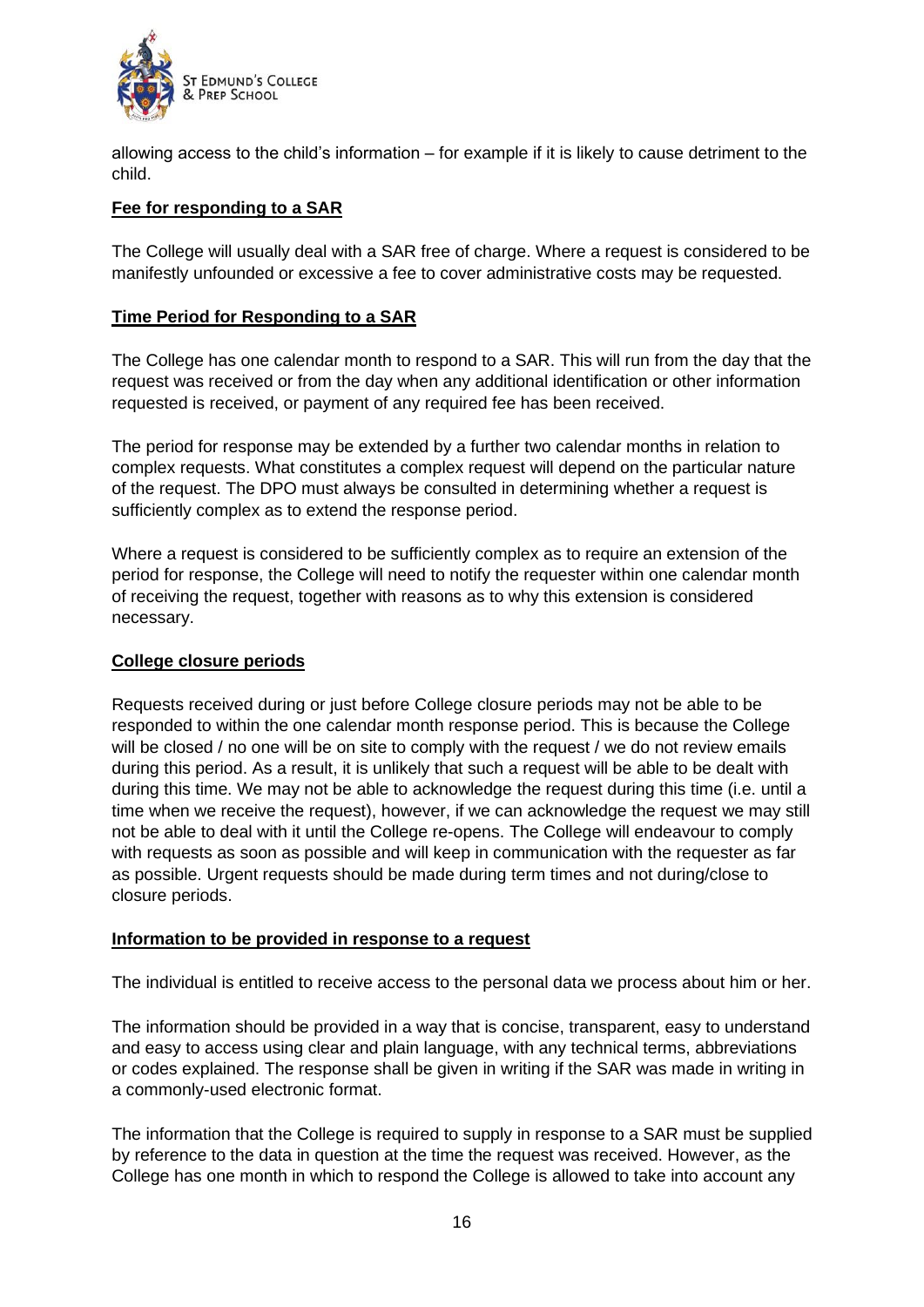

amendment or deletion made to the personal data between the time the request is received and the time the personal data is supplied if such amendment or deletion would have been made regardless of the receipt of the SAR.

The College is therefore, allowed to carry out regular housekeeping activities even if this means deleting or amending personal data after the receipt of a SAR. The College is not allowed to amend or delete data to avoid supplying the data.

# **How to locate information**

The personal data the College needs to provide in response to a data subject access request may be located in several of the electronic and manual filing systems. This is why it is important to identify at the outset the type of information requested so that the search can be focused.

### **Protection of third parties - exemptions to the right of subject access**

There are circumstances where information can be withheld pursuant to a SAR. These specific exemptions and requests should be considered on a case-by-case basis.

The College will consider whether it is possible to redact information so that this does not identify those third parties. If their data cannot be redacted (for example, after redaction it is still obvious who the data relates to) then the College does not have to disclose personal data to the extent that doing so would involve disclosing information relating to another individual (including information identifying the other individual as the source of information) who can be identified from the information unless:

- the other individual has consented to the disclosure; or
- it is reasonable to comply with the request without that individual's consent.

In determining whether it is reasonable to disclose the information without the individual's consent, all of the relevant circumstances will be taken into account, including:

- the type of information that they would disclose;
- any duty of confidentiality they owe to the other individual;
- any steps taken to seek consent from the other individual:
- whether the other individual is capable of giving consent; and
- any express refusal of consent by the other individual.

It needs to be decided whether it is appropriate to disclose the information in each case. This decision will involve balancing the data subject's right of access against the other individual's rights. If the other person consents to the College disclosing the information about them, then it would be unreasonable not to do so. However, if there is no such consent, the College must decide whether to disclose the information anyway. If there are any concerns in this regard then the DPO should be consulted.